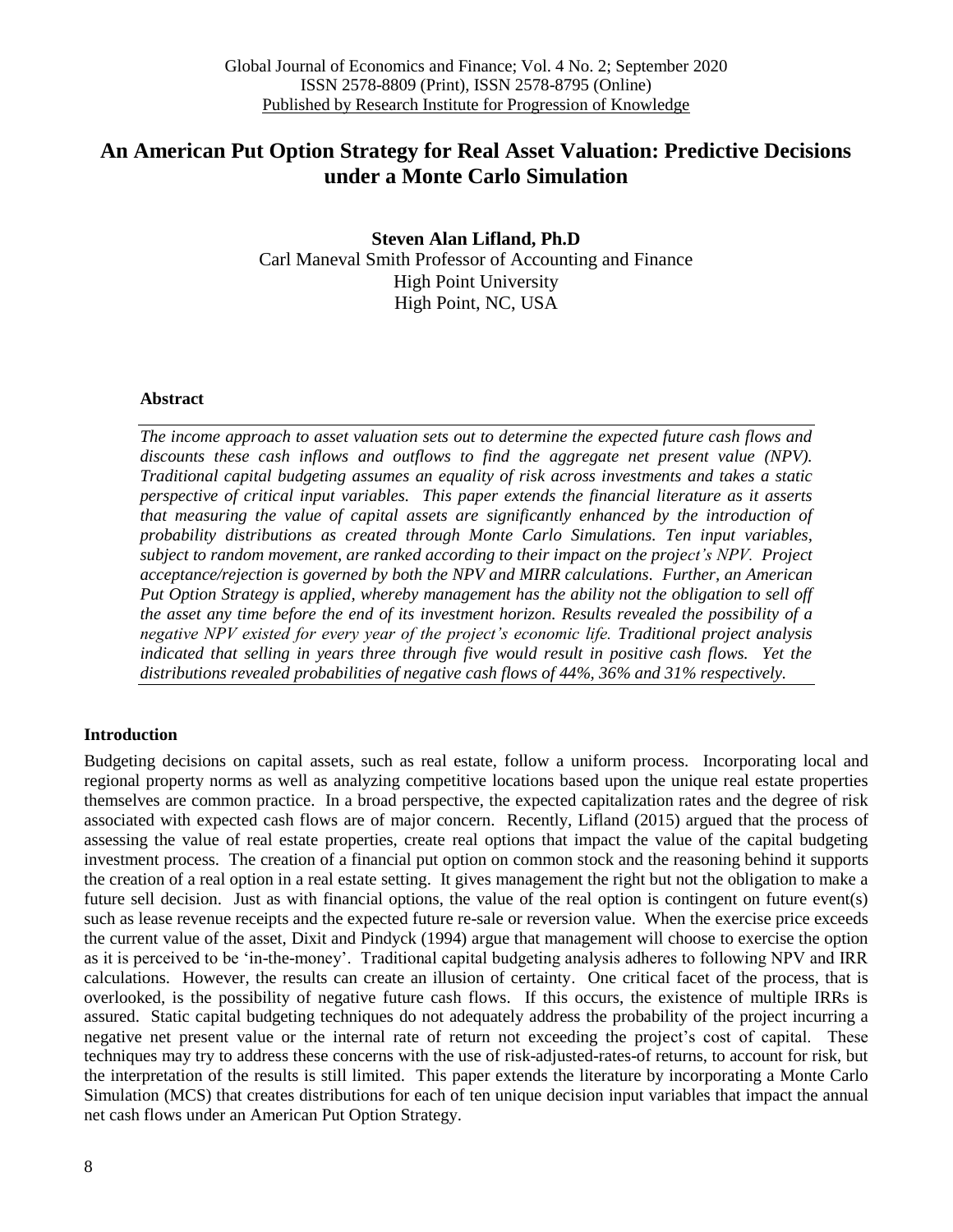Further, this paper reports the probabilities of projects achieving a desired outcome based on their net present values, profitability indexes, and modified internal rate of return (MIRR). This simulation ran fifty thousand probability scenarios (iterations), to produce probability distributions for all the critical input decision components as described in the property lease agreement.

This paper first looks at the related capital budgeting literature and the source of the data for the analysis. A discussion of the discounted cash flow (DCF) process with the resulting projected net cash flows from operations follows. Next, there is a detailed model of the MIRR making the case that it be considered as a supplementary measure in the capital budgeting process. The incorporation of the Monte Carlo methodology is reviewed and the probability distribution of the input decision variables under an American Put Option strategy is reported. The paper finishes with the analysis of the empirical results and the concluding remarks.

## **Related Literature**

In a corporate capital budget analysis, the impact of risk and uncertainty on rational decision-making has been a major finance topic for discussion and research. The expected return in a capital budgeting case was found to be an increasing function of the risk-free rate of return, the market price of dollar risk, the project's variance of returns, the aggregate present value of the project and its co-variance with existing assets of the firm, and the covariance of the project with other projects included in the capital budget (Litner, (1965)). Applying the Sharpe-Lintner-Black model of market equilibrium, the discounted cash flow models were found to depend on the periodic risk-adjusted discount rates. These rates, in turn, were adjusted for risk over the time periods as potential future cash flows were reassessed (Lucas and Prescott, 1971), (Fama, 1977), (Levy and Sarnat, 1984), and (Huang and Litzemberger, 1988). One weakness in the capital budgeting literature is that is generally accepted that investors will follow a set of rigid rules and will not alter a project at any specific stage of its useful operating life (Trigeorgis and Mason, 1987), (Trigeorgis, 1993).

An American Put Option in stock markets allow an investor to exercise the option to sell at any time before the expiration of the contract. The financial American put option implies that an early exercise ignores the value of waiting to see what the actual stock price will be at expiration. However, through an early exercise, the owner can capture the positive payoff position  $(X - S) > 0$ . Here it is the excess of the exercise price over the current stock price. This creates the ability to invest these excess funds over the remaining life of the put contract (Kolb and Overdahl, 2007).

Real options can exist in a capital budgeting framework allowing a strategic approach to decision making. Just as financial options derive their value from the underlying asset, the value of real options is contingent on future events (Xie, 2009). In a few hypothetical examples, the final decision on capital investments is influenced by future cash flows and discount rates but even more by the potential value that could be added from abandonment and end of period resale options (Bonini, 1977), (Berger, Ofek, Swary, 1996), and (Xie and Qi, 2008). Ignoring embedded options could result in underestimating the value of a project (Berger, Ofek, and Swary, 1995) and (Rose, 1998).

The implications are that management and investors gain a degree of flexibility through the recognition of the existence of real options and its impact on the valuation process. Traditional discounted cash flow (DCF) analysis settles project acceptance conflicts by deferring to the net present value (NPV) rule due to its focus on the cash flows of the project.

This paper extends the financial literature as it asserts that measuring the value of capital assets is significantly enhanced by the introduction of probability distributions as created through Monte Carlo Simulations. The resulting distributions reveal that adhering blindly to the NPV rule may prove to be problematic as the probability that the NPV could be negative existed in every year of the American Put Option strategy. The results imply that risk-averse investors can make choices, counter to the conventional NPV rule, that make financial sense.

## **Data Review**

The financial facts and data for a commercial real estate property project were obtained from REIS, Inc. The company provides impartial commercial real estate performance data and analysis. It specifically focuses on the metro (city) and submarket (neighborhood) for the office, apartment, retail, and industrial sectors.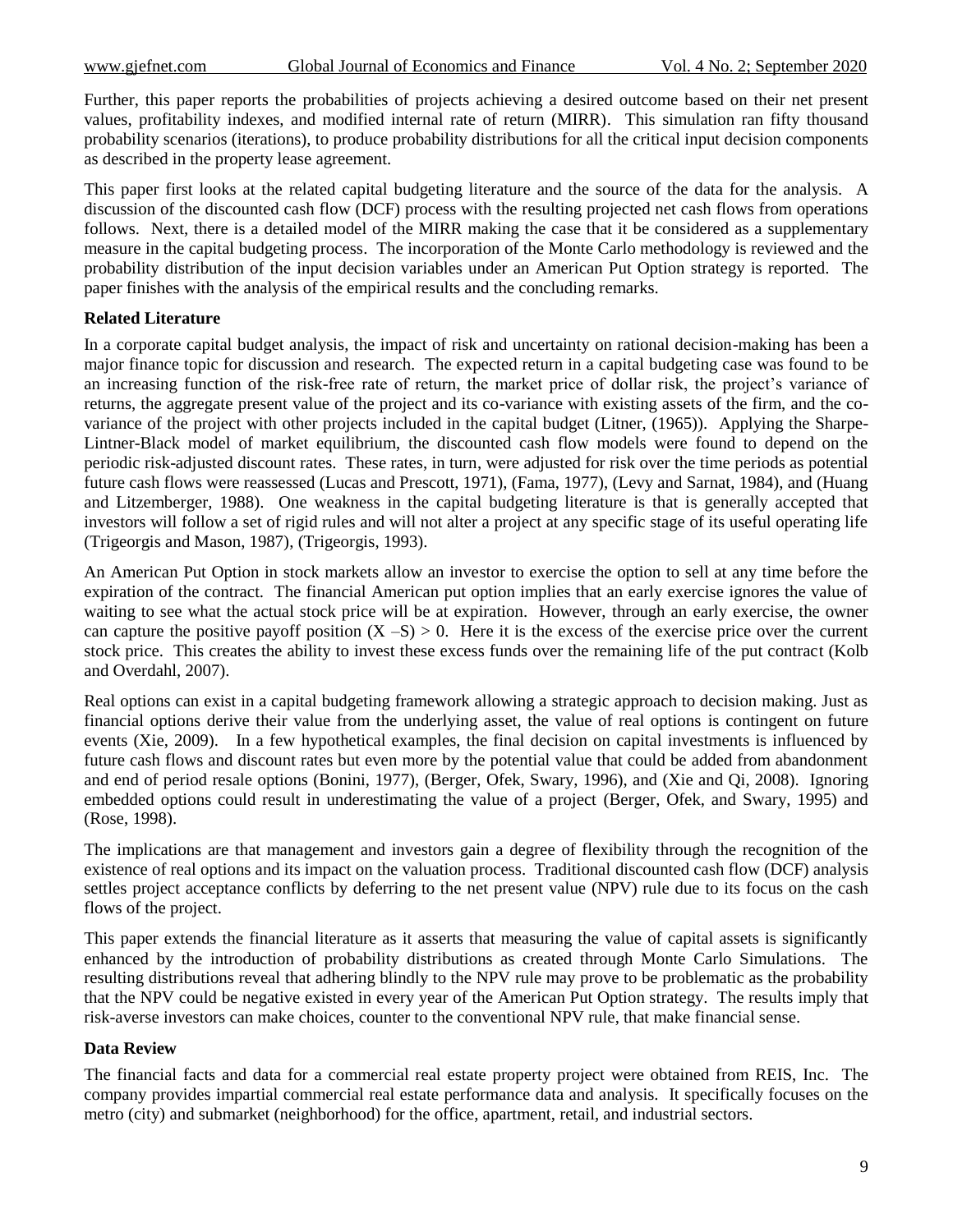www.gjefnet.com Global Journal of Economics and Finance Vol. 4 No. 2; September 2020

An actual commercial real estate property was analyzed as an independent project. The analysis is performed on a single downtown Chicago office building investment, 200 North LaSalle Street. It will be referred to as Project LaSalle. Initially, the data is incorporated into a traditional discounted cash flow (DCF) process whereby the primary output is the net present value, modified internal rate of return, and profit index. The physical characteristics for Project LaSalle are presented in Table 1 while the pertinent dollar per square foot data, used in the DCF model, is reported in Table 2. The net rentable area per square foot (psf) and the sale price (psf) are used to determine the initial outlay for the building. This is an historical purchase price from 2008 based on data from REIS, Inc.

## **Table 1 Physical Characteristics for Project LaSalle**

| Project Name           | <b>Project LaSalle</b> |
|------------------------|------------------------|
| City                   | Chicago                |
| Property Type          | Multi-Tenant           |
| Building Area (sf)     | 621,428                |
| <b>Building/Floors</b> | 1/30                   |
| Year Built/Renovated   | $1984/not$ yet         |

## **Table 2 Dollar Per Square Foot (\$PSF) and Allocation Rate Data Per Contract for Project LaSalle**

| <b>Spsf</b> |                          |                            |
|-------------|--------------------------|----------------------------|
| 621,428     |                          |                            |
| \$175.00    | Vacancy Loss             | 9.20%                      |
| \$26.36     | Credit Loss              | 1.00%                      |
| 11.89       | Property Tax             | 10.00%                     |
| \$10.91     | <b>Insurance Expense</b> | 30.00%                     |
| 0.25        | Maintenance Expense      | 60.00%                     |
| 0.11<br>S   |                          |                            |
| 7.50%       |                          |                            |
|             |                          | <b>Allocation Rate (%)</b> |

Notes for Table Two's line items:

- All per square foot (psf) figures are on an annual basis.
- Net Rentable Area (NRA) of a building included in the transaction, expressed in square feet, is an approximation based on verified public records.
- The potential rent revenue is the product of the building rentable area estimate and the average asking rent which is the market rent paid by a potential tenant.
- Sale Price (psf) is the purchase price of the property per square foot of net rentable area (NRA).
- Asking Rent for office properties is a weighted average quoted as annual gross rent per square foot.
- Vacancy losses are estimated rent losses from unoccupied space and unpaid rents.
- The Expense Stop creates an upper limit on the amount of operating expenses that the owner will be responsible for.
- Expense Reimbursement Recovery is the difference between the operating expense psf and the expense stop psf. The excess must be paid by the tenant. The recoverable operating expenses are property taxes, insurance, and maintenance.
- Free Rent Concession, to induce the lease signing, is the offer of a free rent period during which no rent is required to be paid. It is the total dollar amount or number of months free rent granted per lease terms.
- Credit Loss is the total amount of rent due that the landlord is unable to collect due to tenant default.
- Operating Expenses are the average annual costs, per square foot, of operating buildings that include property taxes, energy, janitorial service, insurance, common area maintenance, and management and leasing fees.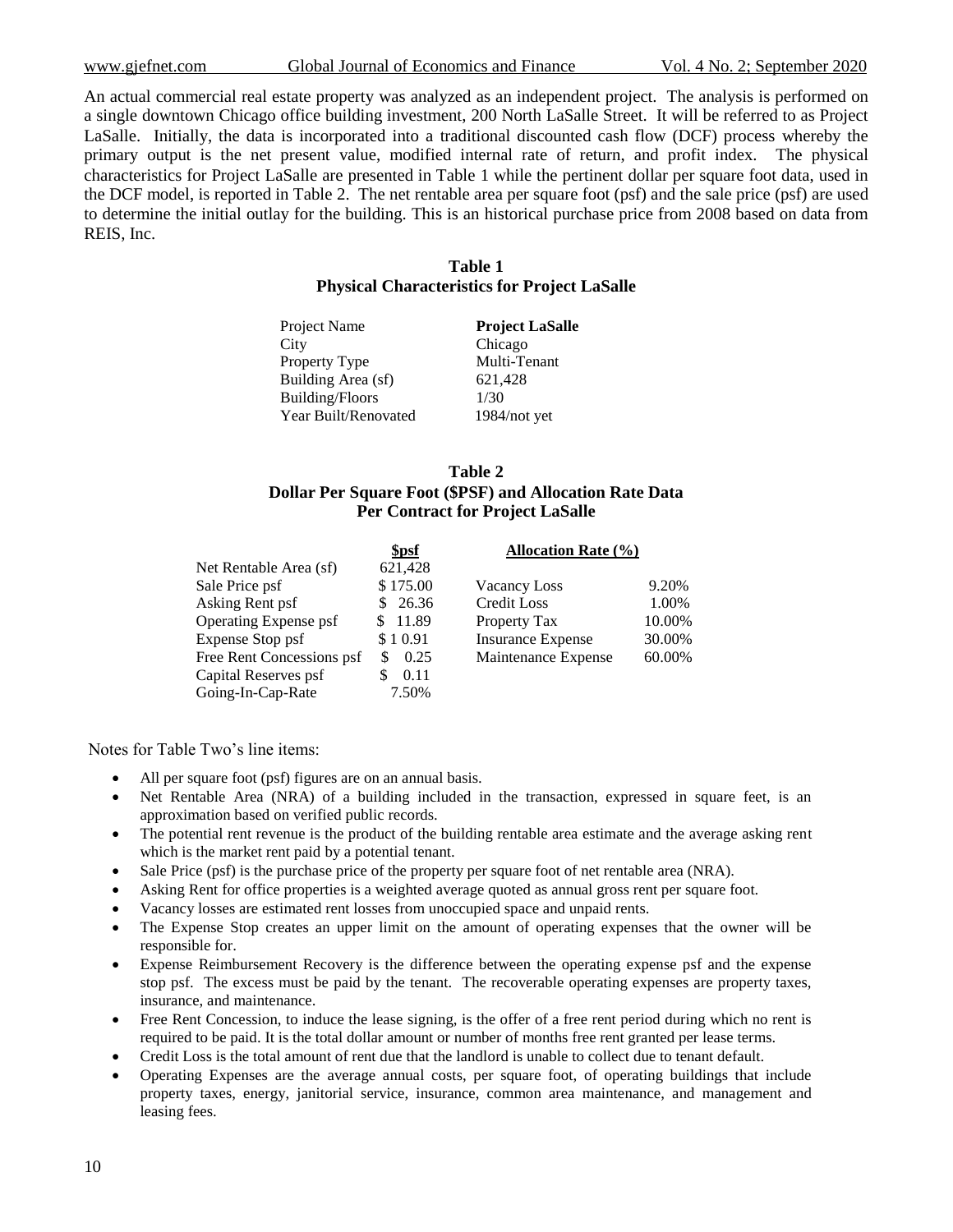www.gjefnet.com Global Journal of Economics and Finance Vol. 4 No. 2; September 2020

- Capital Reserves is an allowance that provides the periodic replacement of building components that wear out more rapidly than the building itself. They must be replaced during the economic life of the building.
- The reported estimated Going-in Capitalization Rate (Cap Rate) can be compared to the Reis Indexed Metro Office Cap Rate of 7.4%. The REIS Indexed Metro Office Cap Rate is modeled as a function of risk-free interest rates, metro rent growth expectations, current construction activity, and by running measures of volatility in rents. These measures are proxies for capital conditions, income expectations, and risk.

Critical property benchmarks for the Chicago area were obtained from Metro Analysis and Rent and Sales Comparable reports supplied by REIS, Inc. and are presented in Table 3 below.

## **Table 3 Relevant Data and Risk Factors from Metro Area Analysis Conducted by REIS, INC**.

|                                                  | Chicago |
|--------------------------------------------------|---------|
| Annualized 5-year Vacancy Rate                   | 17.6%   |
| <b>Annualized 5-year Rent Growth</b>             | 2.1%    |
| Average Lease Term (years)                       | 5.5     |
| <b>Average Leasing Commissions</b>               | 4.1%    |
| <b>Annualized 5-year Construction/Absorption</b> | 1.9     |
| Cap Rate                                         | 7.4%    |
| Inflation Rate per www.InflationData.Com         | 3.85%   |

Notes:

Vacancy Rate is the amount of available space expressed as a percentage of total inventory.

Lease term is the average term currently being quoted for new leases, in years. This paper utilizes a 5-year lease life. Leasing Commission is an amount paid to a real estate broker in exchange for bringing together the parties of the lease agreement.

Usually it's paid in the form of a percentage of the yearly rent.

Construction/Absorption is the construction or completions during the time period divided by absorption during the same time period.

The commercial property is acquired subject to existing leases as noted by the lease terms and leasing commissions in Table 3. All the components of Table 2 and the majority of those in Table 3 influenced the calculation of Project LaSalle's relevant future annual net operating income (NOI) and future reversion (RV) or sale price over the designated investment time horizon of five years.

## **Methodology**

The data of Project LaSalle is incorporated in a traditional discounted cash flow analysis (DCF) method, resulting in the determination of critical output variables such as the annual net present value (NPV), modified internal rate of return (MIRR), and the profitability index (PI).

Analyzing projects under uncertainty is an attempt to find the parameters that influence the outcome of a particular project. It is often referred to as 'sensitivity analysis'. It is a process by which specific variables are modified in order to reflect an optimistic, most-likely, and pessimistic scenario. It seeks to find which variables impact an output (i.e., net present value) the most (Dayananda etal., 2008).

While this research conducts a sensitivity analysis regarding the Project LaSalle property, it pushes beyond the traditional discounted cash flow approach and the latter analysis. First, it utilizes the output metric of the modified internal rate of return as opposed to the more commonly used internal rate of return. The relevancy of the modified internal rate of return (MIRR) accrues from its overall strengths over the internal rate of return (IRR). Kierulff, (2008) argues the IRR can give an unrealistic view of a project's potential value. A project with positive and negative cash flows delivers multiple IRRs. It also ignores the firm's cost of capital. Regarding the existence of a real option, Plath and Kennedy (1994) state that both the future operating cash flows and the timing of the estimated future resale value allow the incorporation of relative risk which enables an investor to compare projects. Second, a full Monte Carlo Simulation is applied that creates probability distributions for ten unique input variables.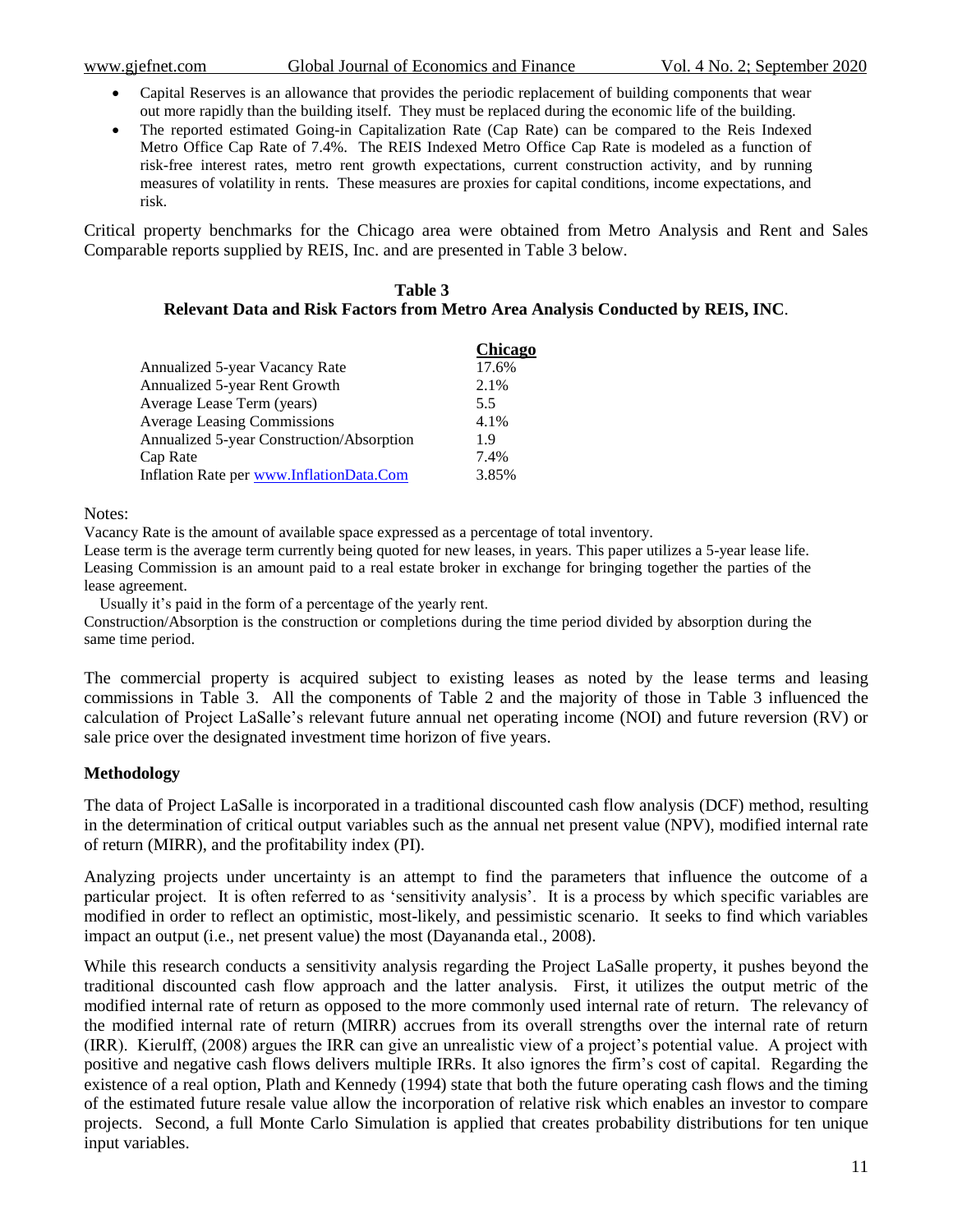The results enable an investor to assess not only the subsequent impact on a designated parameter but to rank each input as to which ones cause the most dramatic shifts in said output. More meaningful than any traditional sensitivity analysis, the associated probability that the net present value metric will be positive and that the modified internal rate of return will exceed the project's capitalization rate are produced. The common approach to sensitivity analysis, while it recognizes the uncertainty of a project, comes up with only one case of each of the possible three situations. This paper ran 50,000 iterations for each of the input variables and the related outputs of the net present value, modified internal rate of return, and the profitability index. Further, an in-depth review of the project's cost-benefit tradeoff is done within an American Put Option framework. This involved running the iteration to determine the three parameters (NPV, MIRR, and PI) in each year of the five-year lease contract.

## **Discounted Cash Flow Method (DCF)**

Under the discounted cash flow method (DCF), the expected future net operating income associated with the property is capitalized to determine the asset's estimated net present value (Gallinelli 2009). The DCF analysis helps to determine if a proposed project can generate strong enough risk-adjusted returns (DeLisle, 2009). The LaSalle project is reviewed under a standard framework for multi-period real estate investment analysis. There are changing rent rolls and lease renewals and lease variables (inflation and capitalization rate) that can change the level of net operating income (NOI), net terminal value or reversion value (RV) and net present valuation (NPV).

The basic DCF model to evaluate the property's net present value (NPV) is:

NPV Office Building = 
$$
\sum
$$
 NOI<sub>t</sub>/(1+ capr)<sup>t</sup> + RVt/(1+capr)<sup>t</sup> - IO<sub>0</sub> (1)

The NPV is equal to the present value of future cash inflows – initial investment. where  $NOI = expected$  net operating income (cash flows) for the office building.

 $RV =$  reversion (resale) value of the property; net terminal value.

 $IO = initial investment outlay.$ 

capr = Capitalization Rate for the office building.

 $t =$  unique time period for each of the expected future cash flows.

## **Table 4 Projected Net Cash Flows from Operations: Project LaSalle**

| Year                                     | Factoid | 2008           | 2009         | 2010         | 2011         | 2012         |
|------------------------------------------|---------|----------------|--------------|--------------|--------------|--------------|
|                                          |         | $\overline{c}$ | 3            | 4            | 5            |              |
| Rentable Area psf                        | 621,428 |                |              |              |              |              |
| <b>Average Asking Rate</b>               | 3.85%   | \$26.36        | \$27.37      | \$28.43      | \$29.52      | \$30.66      |
| <b>Potential Rent Revenue</b>            | 3.85%   | \$16,380,033   | \$17,010,664 | \$17,665,575 | \$18,345,699 | \$19,052,009 |
| Vacancy Loss                             | 9.20%   | 1,506,963      | 1,564,981    | 1,625,333    | 1,687,804    | 1,752,785    |
| <b>Effective Rent Revenue</b>            |         | \$14,873,070   | \$15,445,683 | \$16,040,342 | \$16,657,895 | \$17,299,244 |
| <b>Operating Expense psf</b>             | 3.85%   | \$11.89        | \$12.35      | \$12.82      | \$13.32      | \$13.83      |
| Expense Stop psf                         | 3.85%   | 10.91          | 11.33        | 11.77        | 112.22       | 12.69        |
| <b>Expense Reimbursement</b>             |         | \$.98          | \$1.02       | \$1.06       | \$1.10       | \$1.14       |
| <b>Expense Reimbursement</b>             |         | \$608,999      | \$632,446    | \$656,795    | \$682,082    | \$708,342    |
| <b>Free Rent Concession</b>              | \$.25   | 155.357        | 155.357      | 155.357      | 155,357      | 155,357      |
| Credit Loss                              | 1.00%   | 163,800        | 170,107      | 176,656      | 183,457      | 190,520      |
| <b>Effective Gross Revenue</b>           |         | \$15,162,912   | \$15,752,665 | \$16,365,124 | \$17,001,163 | \$17,661,689 |
| <b>Total Operating Expenses</b>          | \$11.89 | \$7,388,779    | \$7,673,272  | \$7,948,084  | \$8,243,605  | \$8,550,242  |
| <b>Capital Reserves</b>                  | \$.11   | 68,357         | 68.357       | 68,357       | 68,357       | 68,357       |
| <b>Total Expenses</b>                    |         | \$7,457,136    | \$7,731,629  | \$8,016,441  | \$8,311,962  | \$8,618.599  |
| Net Cash Flow or (NOI)                   |         | \$7,705,776    | \$8,021,036  | \$8,348,683  | \$8,689,201  | \$9,043,090  |
| *Expected inflation/growth rate is 3.85% |         |                |              |              |              |              |

\*\*Other variable % and \$ from Table 2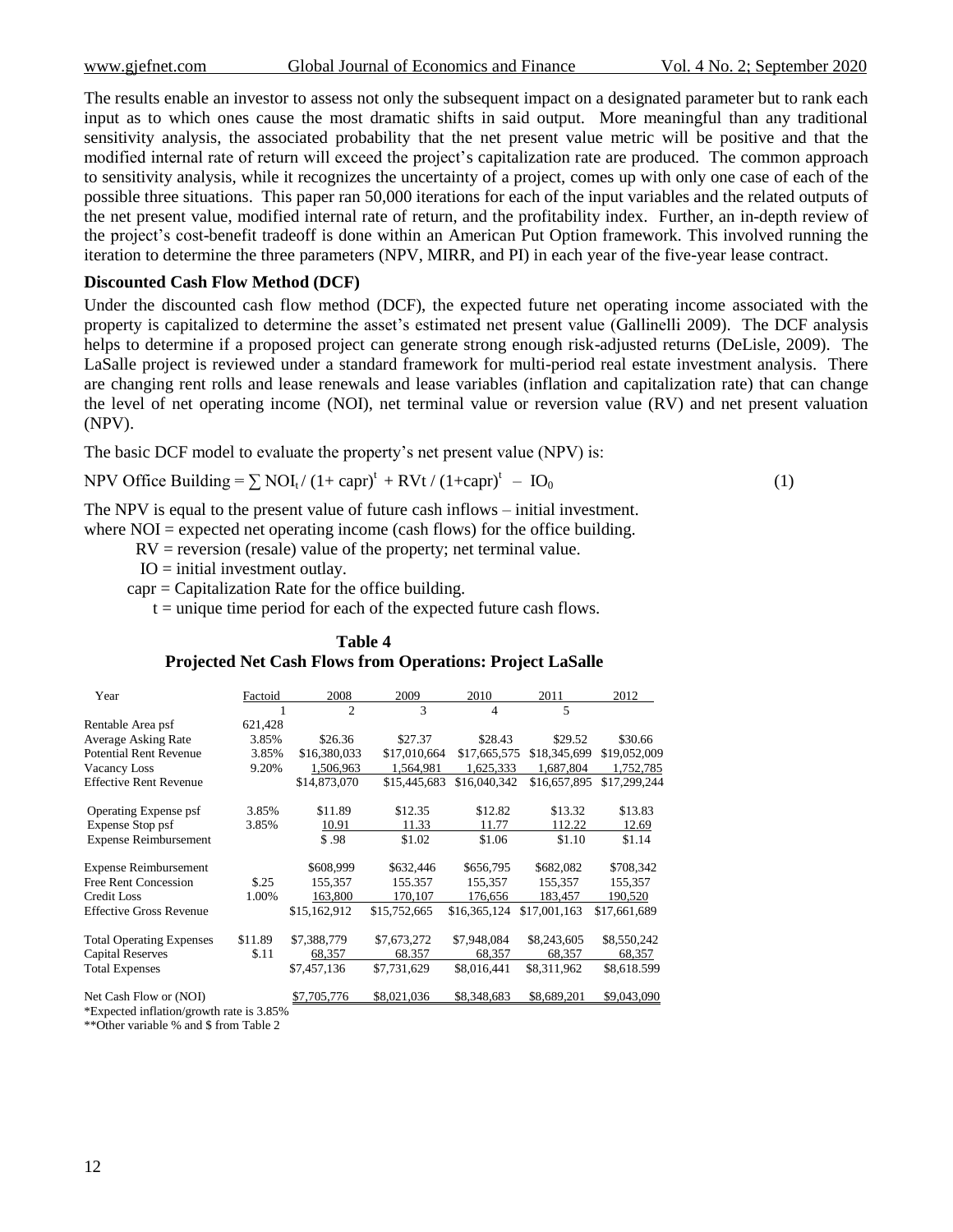Notes for Table 4:

The estimated average annual inflation rate adjustment is 3.85%. The NOI increases each year even if leases are not renewed.

Vacancy losses are estimated rent losses from unoccupied space and unpaid rents.

Expense Stop creates an upper limit on the amount of operating expenses that the owner will be responsible for.

Expense Reimbursement Recovery is the difference between the operating expense psf and the expense stop psf. The excess must be paid by the tenant. The recoverable operating expenses are property taxes, insurance, and maintenance.

Free Rent Concession, to induce the lease signing, is the offer of a free rent period during which no rent is required to be paid. It is the total dollar amount or number of months free rent granted per lease terms.

Credit Loss is the total amount of rent due that the landlord is unable to collect due to tenant default.

Effective Gross Revenue is determined as the effective rent income plus the operating expense recoveries less the provisions for the free rent period and potential credit losses.

Operating Expenses are the average annual costs, per square foot, of operating buildings that include property taxes, energy, janitorial service, insurance, common area maintenance, and management and leasing fees.

Capital Reserves is an allowance that provides the periodic replacement of building components that wear out more rapidly than the building itself. They must be replaced during the economic life of the building.

Net operating income (NOI) is calculated as the net of the effective gross revenue and both the operating expenses and the provision for future capital outlays.

Even though the worksheet calculates the NOI, the measure is not income as described under generally accepted accounting principles (GAAP) but is cash flow. The term NOI is interchangeable with the net cash flow from operations.

This paper suggests that the appraised value of the project is a function of the income stream. It follows that the net operating income (NOI) cash flow results from the income stream that is generated from the operations of the property and that the real estate investment is independent of external factors such as taxes or financing. The investor is deciding upon a property's income potential not the property itself. The before-tax NOI serves as an objective means of measuring the potential income stream from the property while the going-in capitalization rate acts as an investor's subjective estimate of how well the capital is required to perform (Gallinelli, 2004). Tax benefits are not ignored, rather, the implication is that an investor will consider the before tax cash flows, understanding that a tax benefit will be realized. (Brueggeman and Fisher, 2008).

The expected returns for any particular group of investors should not be impacted by the financing of the project. It's not that interest rates or access to debt markets don't impact value, but under any economic climate, an investor will choose the equity-debt allocation based on the degree of risk that they are most comfortable with (Fisher 2008).

### **The Case For the Modified Internal Rate of Return (MIRR)**

Both the net present value (NPV) and the internal rate of return (IRR) are accepted measures of analyzing the attractiveness of investments. However, there are two weaknesses of the IRR; the first being the assumption that future cash flows can be reinvested at the IRR; the second being that where future cash flows turn negative there is the existence of multiple IRRs. This results in an unrealistic view of a project's potential value (Kierulff, 2008). The inability of the IRR to deliver a single break-even point supports the use of the MIRR. Utilizing the modified internal rate of return (MIRR) results in a more conservative return than the IRR; negative cash flows are cancelled out by positive ones, and the cash flows are compounded forward at a more realistic reinvestment rate based on the project's capitalization rate. It then discounts future cash flows back to the initial outlay date at a rate that more fairly represents the investment risk of the project. The basic model to find the MIRR is presented below.

$$
Zero = FVNOIt / (1 + MIRR)t + RVt / (1 + MIRR)t - IO0
$$
 (2)

The MIRR is the rate that equates the NPV to Zero Future value of the sum of each NOI @ capr

 $\sum NOI_t(1+capr)^t = FVNOI$  at the end of the lease term (3)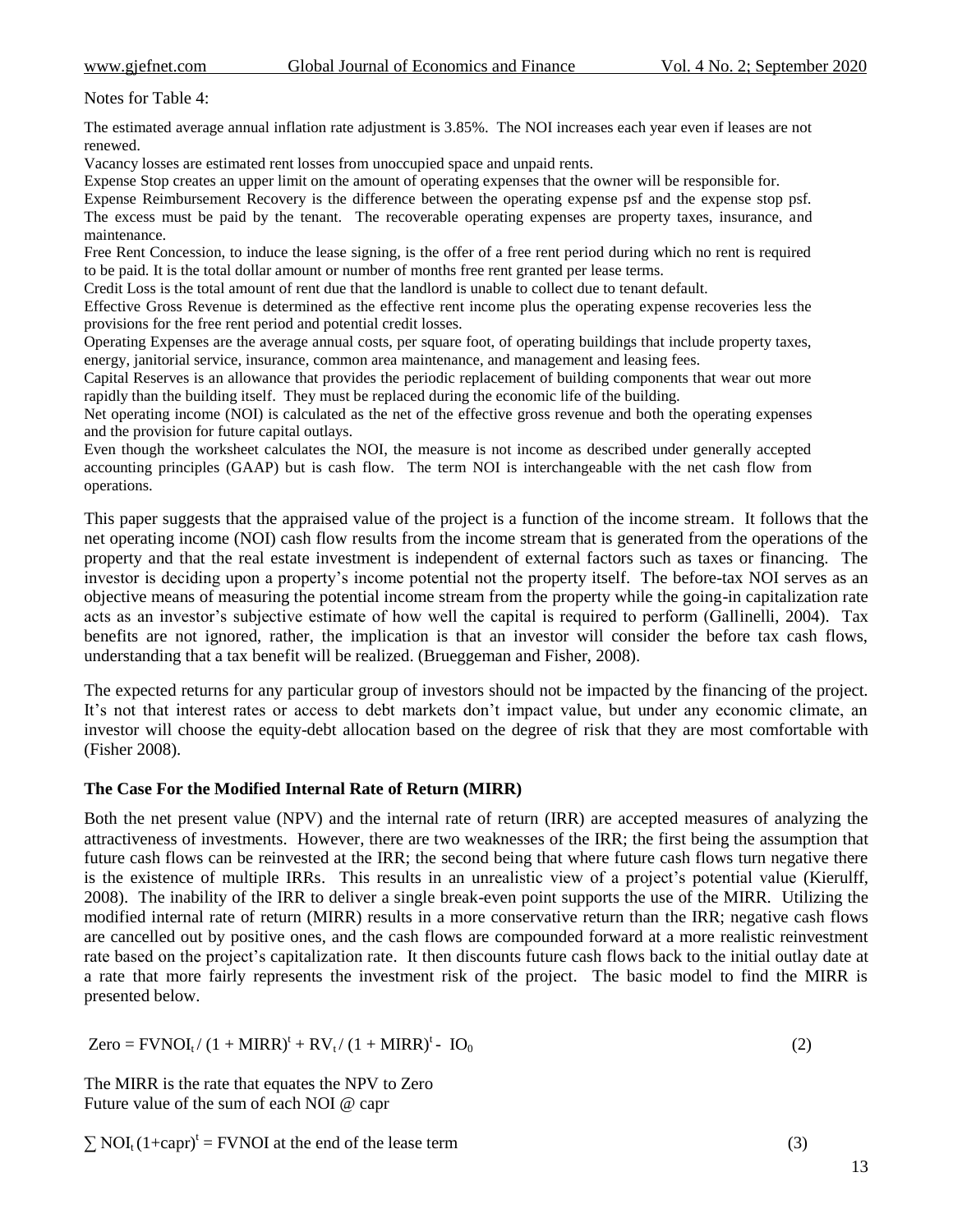## where

- $RV =$  the reversion (sale) value at the end of the lease term
- NOI = the net operating income or net cash flow for each year in the investment horizon.
- $c$  = the capitalization rate used to determine the future value of net cash flows
- $FVNOI =$  the future value of the sum of each periodic NOI by the end of the lease term
- $RV =$  the Reversion value for the office building at the end of the lease term
- $MIRR =$  the modified internal rate of return for each office building
- $IO$  = the Initial investment outlay
- $t =$  the time period as of the end of the lease term.

In a work by (Lifland, 2015), a stratification of the MIRR was proposed in order to provide another layer of risk analysis. It was weighted by two major strata: the present value of the operating net cash flows and the present value of a project's terminal value. The assumption is that there is generally more certainty associated with earlier cash flows than the reversion value that occurs at the end of the investment horizon. With this in mind, the calculated weights of these cash flow streams on the MIRR reveal the relative risk associated with the return. The manager/investor can now see the sources of uncertainty in the valuation process that influences the decision to accept or reject a project.

## **Monte Carlo Simulation**

The Monte Carlo Simulation is used to analyze models that contain uncertainty. It offers the ability to simulate a model so a variety of scenarios that might occur can be seen rather than a single best guess scenario. This is a perfect application for this LaSalle case where the supplied REIS, Inc. data gave such data points as an inflation/growth rate of 3.85% and a Going-in capitalization rate of 7.50%. There were ten metrics overall that could potentially change over time. Traditional analysis would treat them all as static over a fixed time horizon. Here, they are all modeled with probability distributions in order to see to what degree they may be considered as critical decision variables. These probability distributions produce parameters such as the mean, minimum, maximum, and standard deviation of a normal distribution along with the determination of a lower 5% percentile and upper 95% percentile. In the running of the simulation, there is a recalculation based on fifty thousand iterations. After each iteration, a sample random variable is generated for each decision variable containing the probability distribution. For any stochastic model, the first requirement is the ability to generate random variables. The reproduction of a sequence of random numbers is important for reducing the variance of the distribution (McLeish, 2005). The analysis is performed in Excel and makes use of @RISK software. There are two key functions. The first is the =NORMINV(Rand(), mean, standard\_dev) which returns the inverse of the normal cumulative distribution for the specified mean and standard deviation. It uses an iterative search technique. Within this function, the Rand() function returns a random number greater than or equal to zero and less than 1, evenly distributed and changed on recalculation. It takes the cumulative probability as input and provides the value of the decision variable corresponding to that cumulative probability. This paper looks at a 'Full' Monte Carlo Simulation as it includes ten unique decision input cash flow variables found in the Discounted Cash Flow Analysis and are listed in Table 5 below: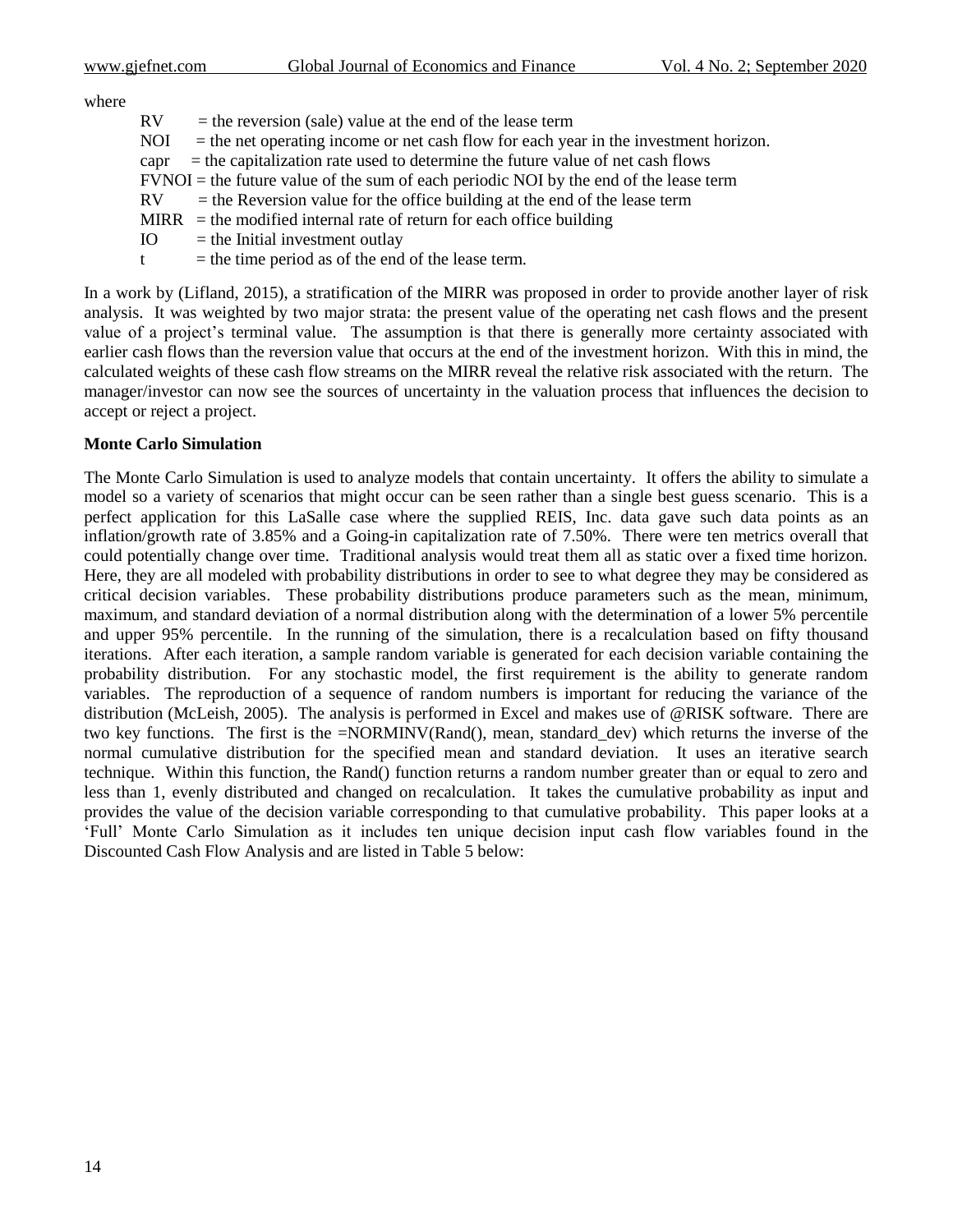#### **Table 5 Project LaSalle Input Decision Variables in the DCF Analysis Utilized in a Monte Carlo Simulation Under an American Put Option Strategy**

- 1. Asking Price of the Property per square foot (psf)
- 2. Expense Stop per square foot (psf)
- 3. Operating Expenses per square foot (psf)
- 4. Credit Loss, a percentage of the potential rent revenue
- 5. Insurance Expense, a weighted allocation of Operating Expenses
- 6. Maintenance Expense, a weighted allocation of Operating Expenses
- 7. Property Tax, a weighted allocation of Operating Expenses
- 8. Selling Costs, a percentage of gross reversion value
- 9. Vacancy Loss, a percentage of the potential rent revenue
- 10. Going-In Capitalization Rate, the initial cost of capital subject to future volatility

These decision variables directly impact:

- 11. Present value interest factors (PVIF) leading to net present value (NPV)
- 12. Future value interest factors (FVIF) leading to Modified Internal Rate of Return (MIRR)

The probability distributions of the ten decision variables, including the capitalization rate, for Project LaSalle, are presented in Table 6 below. The motivation for this full Monte Carlo Simulation will be evident as the Discounted Cash Flow Analysis is no longer dependent on single static decision variables but now incorporates a stochastic distribution of values.

#### **Table 6 Project LaSalle Probability Distribution of the Input Decision Variables Under an American Put Option Strategy**

| Decision                   |           |       |        | Lower         | Upper          |
|----------------------------|-----------|-------|--------|---------------|----------------|
| Input Variable             | Min       | Mean  | Max    | 5% Percentile | 95% Percentile |
| <b>Asking Price</b>        | $-0.53%$  | 3.85% | 8.15%  | 2.21%         | 5.49%          |
| <b>Expense Stop</b>        | $-0.27%$  | 3.85% | 8.10%  | 2.21%         | 5.49%          |
| <b>Operating Expense</b>   | $-0.43%$  | 3.85% | 8.60%  | 2.21%         | 5.49%          |
| Credit Loss                | $-3.53\%$ | 1.00% | 5.85%  | $-0.64%$      | 2.64%          |
| <b>Insurance Expense</b>   | $-0.63\%$ | 3.85% | 8.23%  | 2.21%         | 5.49%          |
| Maintenance Expense        | $-0.59%$  | 3.85% | 8.31%  | 2.21%         | 5.49%          |
| <b>Property Tax</b>        | $-1.70%$  | 2.50% | 6.65%  | 0.86%         | 4.14%          |
| <b>Selling Costs</b>       | $-1.19%$  | 3.00% | 7.66%  | 1.36%         | 4.64%          |
| <b>Vacancy Loss</b>        | 4.86%     | 9.20% | 13.34% | 7.56%         | 10.84%         |
| <b>Capitalization Rate</b> | 3.35%     | 7.50% | 12.03% | 5.86%         | 9.14%          |

### **Empirical Results**

Under the American Put Option strategy, an investor can approach the valuation process where the property can be considered for sale at the end of any year within the investment horizon and not just the end of the lease term. The reality is that a reversion or sale value must be determined for each annual future cash flow under consideration. The reversion value (RV) is calculated by dividing the future net operating income (NOI) by the given property's estimated going-in capitalization rate (Cap Rate). The expected future reversion values from the resale of the property under an American Put Option Strategy are presented in Table 7 below.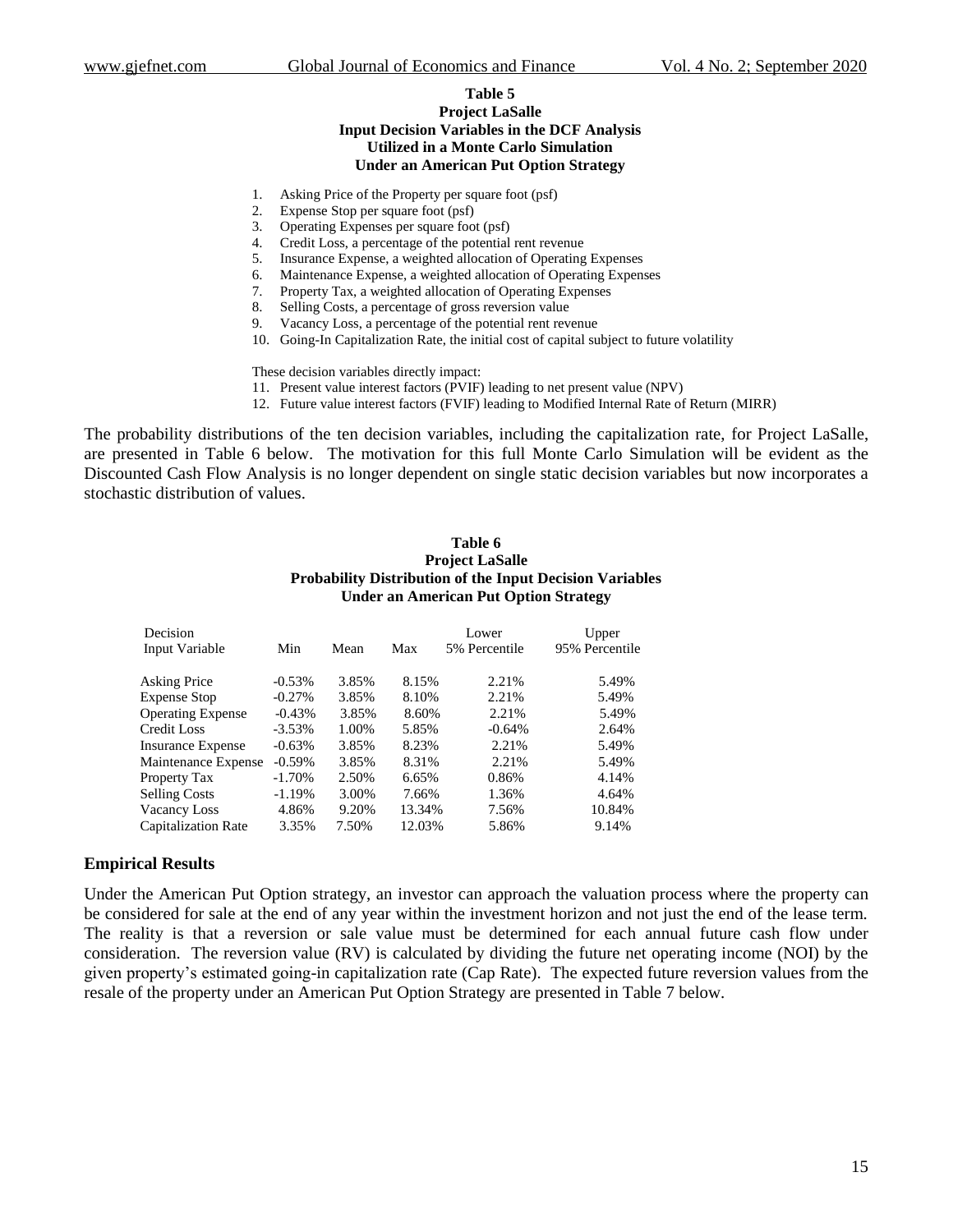| Table 7                                                           |
|-------------------------------------------------------------------|
| <b>Project LaSalle</b>                                            |
| <b>Projected Reversion Values for each Year in the Lease Term</b> |
| <b>Under an American Put Option Strategy</b>                      |

| Cash Flow | Year of<br>Year of<br><b>NOI</b> | NOI.        | Capitalization<br>Rate | <b>Annual Gross</b><br><b>Reversion Value</b> | Selling<br>Costs | Net Reversion<br>Value |
|-----------|----------------------------------|-------------|------------------------|-----------------------------------------------|------------------|------------------------|
|           |                                  | \$8,021,036 | 7.50%                  | \$106,947,151                                 | 3.00%            | \$103,738,736          |
|           | 2                                | \$8,348,683 | 7.50%                  | \$111,315,779                                 | 3.00%            | \$107,976,305          |
|           | 3<br>4                           | \$8,689,201 | 7.50%                  | \$115,856,007                                 | 3.00%            | \$112,380,327          |
|           | 4                                | \$9.043,090 | 7.50%                  | \$120,574,528                                 | 3.00%            | \$116,957,292          |
|           | 5<br>6                           | \$9,410,872 | 7.50%                  | \$125,478,292                                 | 3.00%            | \$121,713,943          |

Note: American Put Option – periodic NPV based on unique reversion value at the end of each period. Selling Costs start out as 3% of the Gross Reversion but will change over time due to Monte Carlo Distribution.

 Capitalization Rate starts out as 7.50% but will change over time due to Monte Carlo Distribution. The final net reversion value shown in this table is based on a static capitalization rate of 7.50% and Selling cost rate of 3.00%.

Year 3: NOI4/Cap rate = \$8,689,201/.075 = \$115,856,007 less 3% selling cost = \$112,380,327

The cost of Project LaSalle is \$175.00 per square foot and the office building has rentable square footage of 621,428. The building is thirty floors high. This translates into an initial cost of \$108,749,900. Within Table 8 below, the individual unique net cash flows are reported for each year of the lease along with the inclusion of the initial cost of the property. In addition, there are the financial metrics of the net present value (NPV), profit Index (PI), and the modified Internal Rate of Return (MIRR). Two critical outputs of the Monte Carlo Distributions, the probability that the NPV is less than zero and the probability that the MIRR exceeds the going in capitalization rate, are also generated. These latter two statistics foreshadow the results of the detailed probability distributions as reported in Table 9.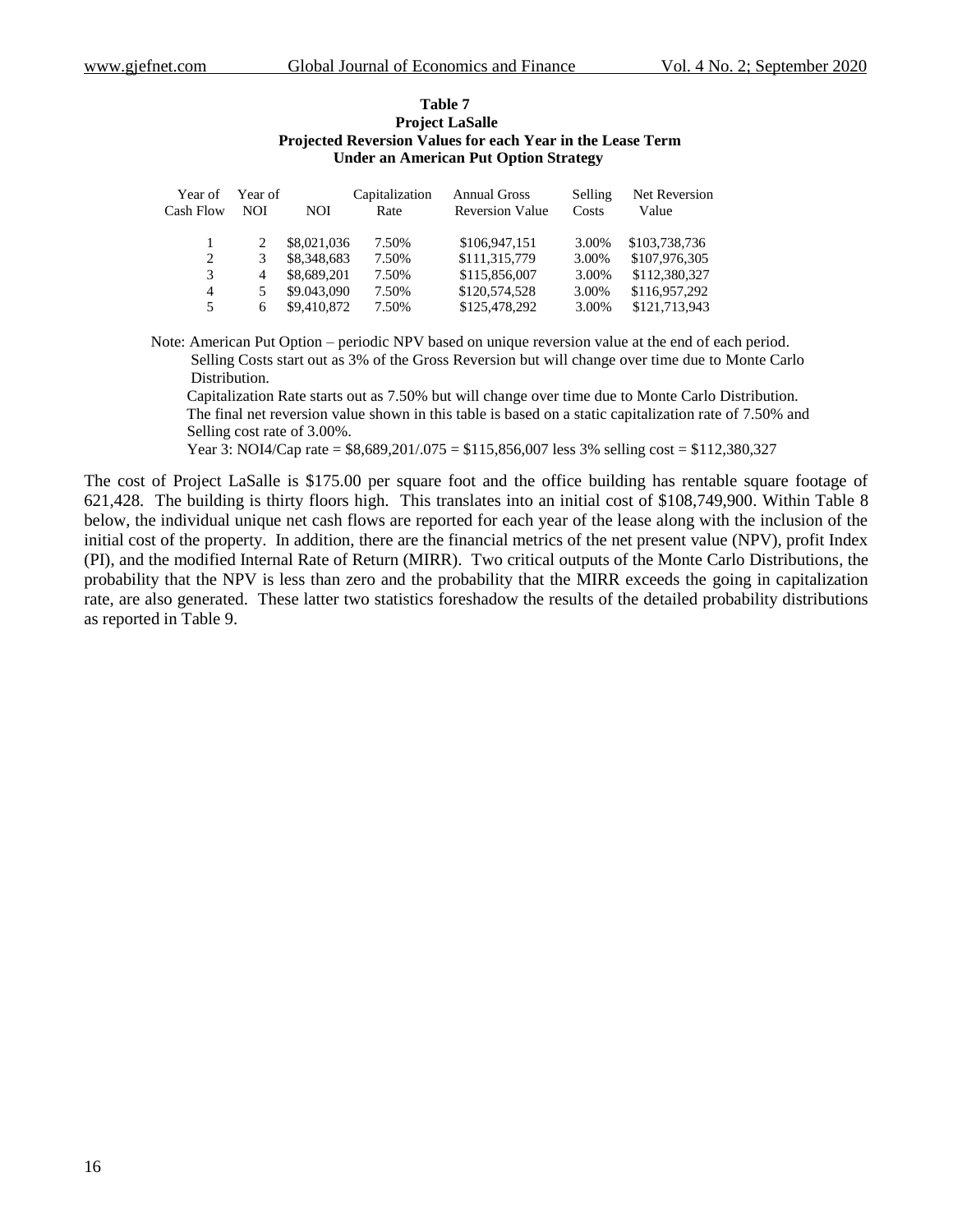#### **Table 8 Project LaSalle Discounted Cash Flow Analysis with NPV, PI, and MIRR Under an American Put Option Strategy**

|                    | $\bf{0}$                                                  | $\mathbf{1}$              | $\overline{2}$          | 3 | 4                         | 5             |
|--------------------|-----------------------------------------------------------|---------------------------|-------------------------|---|---------------------------|---------------|
| YEAR 1             |                                                           |                           |                         |   |                           |               |
| Net Cash Flows     | \$(108,749,900)                                           | \$111,444,512             |                         |   |                           |               |
| <b>NPV</b>         | \$(<br>5,080,586)                                         |                           |                         |   |                           |               |
| Profit Index       | .953                                                      |                           |                         |   |                           |               |
| <b>MIRR</b>        | 2.48%                                                     |                           |                         |   |                           |               |
| Prob. $NPV < 0$    | 63.14%                                                    |                           |                         |   |                           |               |
| Prob. $MIRR > Cap$ | 36.05%                                                    |                           |                         |   |                           |               |
| YEAR <sub>2</sub>  |                                                           |                           |                         |   |                           |               |
| Net Cash Flows     | \$(108,749,900)                                           | \$                        | 7,705,776 \$115,997,342 |   |                           |               |
| <b>NPV</b>         | (1,205,453)                                               |                           |                         |   |                           |               |
| Profit Index       | .989                                                      |                           |                         |   |                           |               |
| <b>MIRR</b>        | 6.90%                                                     |                           |                         |   |                           |               |
| Prob. $NPV < 0$    | 53.17%                                                    |                           |                         |   |                           |               |
| Prob. $MIRR > Cap$ | 46.53%                                                    |                           |                         |   |                           |               |
|                    | $\bf{0}$                                                  | 1                         | $\overline{2}$          | 3 | 4                         | 5             |
| YEAR <sub>3</sub>  |                                                           |                           |                         |   |                           |               |
| Net Cash Flows     | $$(108,749,900)$ \$ 7,705,776 \$ 8,021,036 \$ 120,729,010 |                           |                         |   |                           |               |
| <b>NPV</b>         | \$ 2,541,221                                              |                           |                         |   |                           |               |
| Profit Index       | 1.023                                                     |                           |                         |   |                           |               |
| <b>MIRR</b>        | 8.33%                                                     |                           |                         |   |                           |               |
| Prob. $NPV < 0$    | 43.90%                                                    |                           |                         |   |                           |               |
| Prob. $MIRR > Cap$ | 57.50%                                                    |                           |                         |   |                           |               |
| YEAR <sub>4</sub>  |                                                           |                           |                         |   |                           |               |
| Net Cash Flows     | \$(108,749,900)                                           | \$7,705,776 \$8,021,036   |                         |   | \$8,348,683 \$125,646,492 |               |
| <b>NPV</b>         | \$6,163,649                                               |                           |                         |   |                           |               |
| Profit Index       | 1.057                                                     |                           |                         |   |                           |               |
| <b>MIRR</b>        | 8.99%                                                     |                           |                         |   |                           |               |
| Prob. $NPV < 0$    | 36.40%                                                    |                           |                         |   |                           |               |
| Prob. MIRR $>$ Cap | 67.08%                                                    |                           |                         |   |                           |               |
| YEAR 5             |                                                           |                           |                         |   |                           |               |
| Net Cash Flows     | \$(108,749,900)                                           | $$7,705,776$ $$8,021,036$ |                         |   | $$8,348,683$ $$8,689,201$ | \$130,757,033 |
| <b>NPV</b>         | \$9,665,907                                               |                           |                         |   |                           |               |
| Profit Index       | 1.089                                                     |                           |                         |   |                           |               |
| <b>MIRR</b>        | 9.35%                                                     |                           |                         |   |                           |               |
| Prob. $NPV < 0$    | 30.58%                                                    |                           |                         |   |                           |               |
| Prob. $MIRR > Cap$ | 74.49%                                                    |                           |                         |   |                           |               |

This table presents the NPV for each year of the five-year lease for Project LaSalle. Adhering to the American Put Option Strategy suggests that management has the opportunity to sell off the property any time before the expiration of the property lease term. The figures presented here in Table 8 were generated based on the given static mean decision parameters depicted in Figure 1. According to traditional DCF analysis and the Put Option, the property will only be elected to be sold off in years three, four, and five. The results of the distribution strongly supports the negative NPV with probabilities of 63.14% and 53.17% in years one and two, respectively. However, while year three displays a positive NPV of \$2,541,221, the Monte Carlo distribution reveals an approximate 44% chance that it could have been negative which implies that accepting the decision to sell off at year three could prove to be a losing proposition. Even the MIRR reveals that there is little more than a fifty-fifty chance that it will exceed the capitalization rate. In year 4 the NPV improves to a positive \$6,163,649 with a stronger MIRR of approximately 9.0% but even in this scenario, there is still a 36.4% probability that a negative NPV can happen. The final year of the lease reveals a strong chance (74.5%) that the MIRR is greater than the Capitalization Rate and a lower chance of negative cash flows (30.58%). The results are further disseminated in Table 9 and Table 10 that report the detailed Monte Carlo distribution results for both the NPV and MIRR.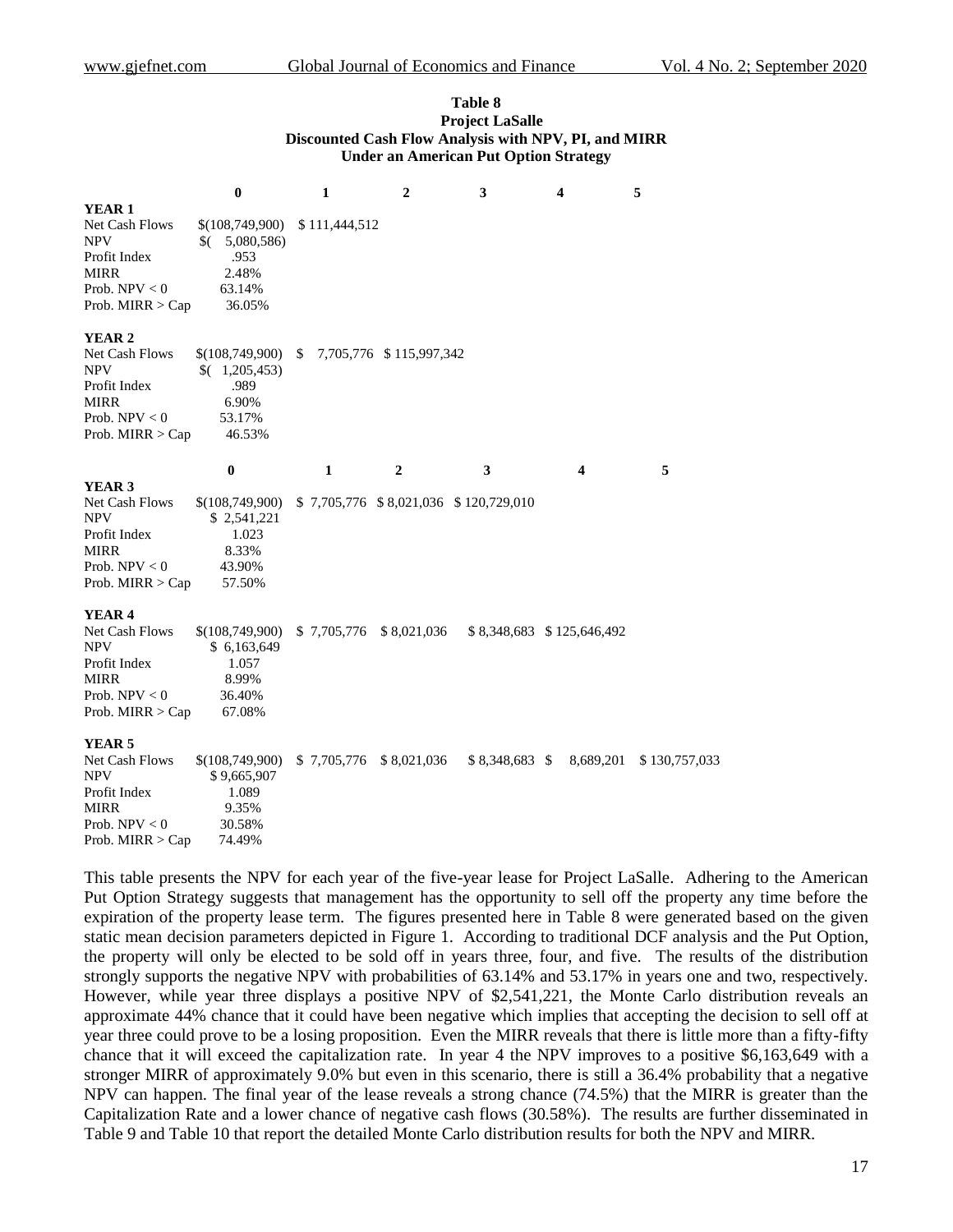#### **Table 9 Project LaSalle Monte Carlo Simulation Results for Individual NPVs Under an American Put Option Strategy**

|                  | <b>Annual NPV Minimum</b> | Mean          | <b>Maximum</b> |                | Lower 5% Percentile Upper 95% Percentile |
|------------------|---------------------------|---------------|----------------|----------------|------------------------------------------|
| NPV 1            | \$(44,844,970)            | \$(3,129,036) | \$126,024,600  | \$(24,600,660) | \$24,931,480                             |
| NPV <sub>2</sub> | (43.391.220)              | 832,830       | 138,328,300    | (22, 186, 000) | 30,857,890                               |
| NPV <sub>3</sub> | (46,075,770)              | 4,677,980     | 153,719,200    | (20, 420, 390) | 37,117,260                               |
| NPV 4            | (51,217,560)              | 8,410,455     | 169,678,700    | (19,036,020)   | 43,808,550                               |
| NPV 5            | (56,207,530)              | 12,034,150    | 186,017,900    | (17,984,000)   | 50,593,230                               |

#### **TABLE 10 Project LaSalle Monte Carlo Simulation Results for Individual MIRRs Under an American Put Option Strategy**

| <b>Annual MIRR</b> | Mean     |             | Lower 5% percentile Upper 95% Percentile |
|--------------------|----------|-------------|------------------------------------------|
| <b>MIRR 1</b>      | $4.27\%$ | $(15.60\%)$ | 30.22%                                   |
| MIRR 2             | $7.55\%$ | $(2.77\%)$  | 20.05%                                   |
| <b>MIRR 3</b>      | 8.68%    | $1.60\%$    | 16.94%                                   |
| <b>MIRR4</b>       | $9.21\%$ | $3.66\%$    | 15.45%                                   |
| <b>MIRR 5</b>      | $9.49\%$ | 4.78%       | 14,61%                                   |

**Note: The going-in cap rate for Project LaSalle is 7.50%**

Both Tables 9 and 10, as created by a Monte Carlo Simulation, corroborate the premise of this paper that asset valuation analysis is significantly enhanced by the introduction of probability distributions. Specifically, there is a relatively strong chance that a static analysis could lead to making an incorrect decision. It was shown in Table 7, that a traditional DCF analysis, characterized by static input variables, that there were definite rejections of the notion to sell the project in years one and two and that in the following years of three, four, and five, it reports definite acceptances of the decision to sell off the capital asset. A critical result from the probability distributions analysis was that in every year of the proposed American Put Option Strategy, there existed a possible negative NPV. In the case of the MIRR, focusing on the Lower 5% Percentile column in Table 10, the MIRR is consistently below the Going-In Capitalization Rate for every year in the investment horizon. Even if one argues for the introduction of scenario analysis in the capital budgeting process, misleading decision criteria can result as scenario evaluations usually involve only three or four unique iterations. Contrast that with this paper's results that focused on ten unique decision input variables after 50,000 iterations were conducted.

Obtaining actual key component data for the property and using it in the capital budgeting process is an important feature of this work. While actual data is also meaningful under common budgeting analysis, the fact that it would be treated as static, could bias the results and make them less reliable. This paper measures the volatility of each of the ten input variables found in Table 6 and then estimates the dollar impact of each input variable on the NPV in each of the years of the five-year lease term for Project LaSalle. An interesting and critical result is the ranking of each input, from highest to lowest influence on the NPV. Further, the pattern of these rankings over time reveal which are the most significant and least significant of the input variables. These results are presented in Table 11 below: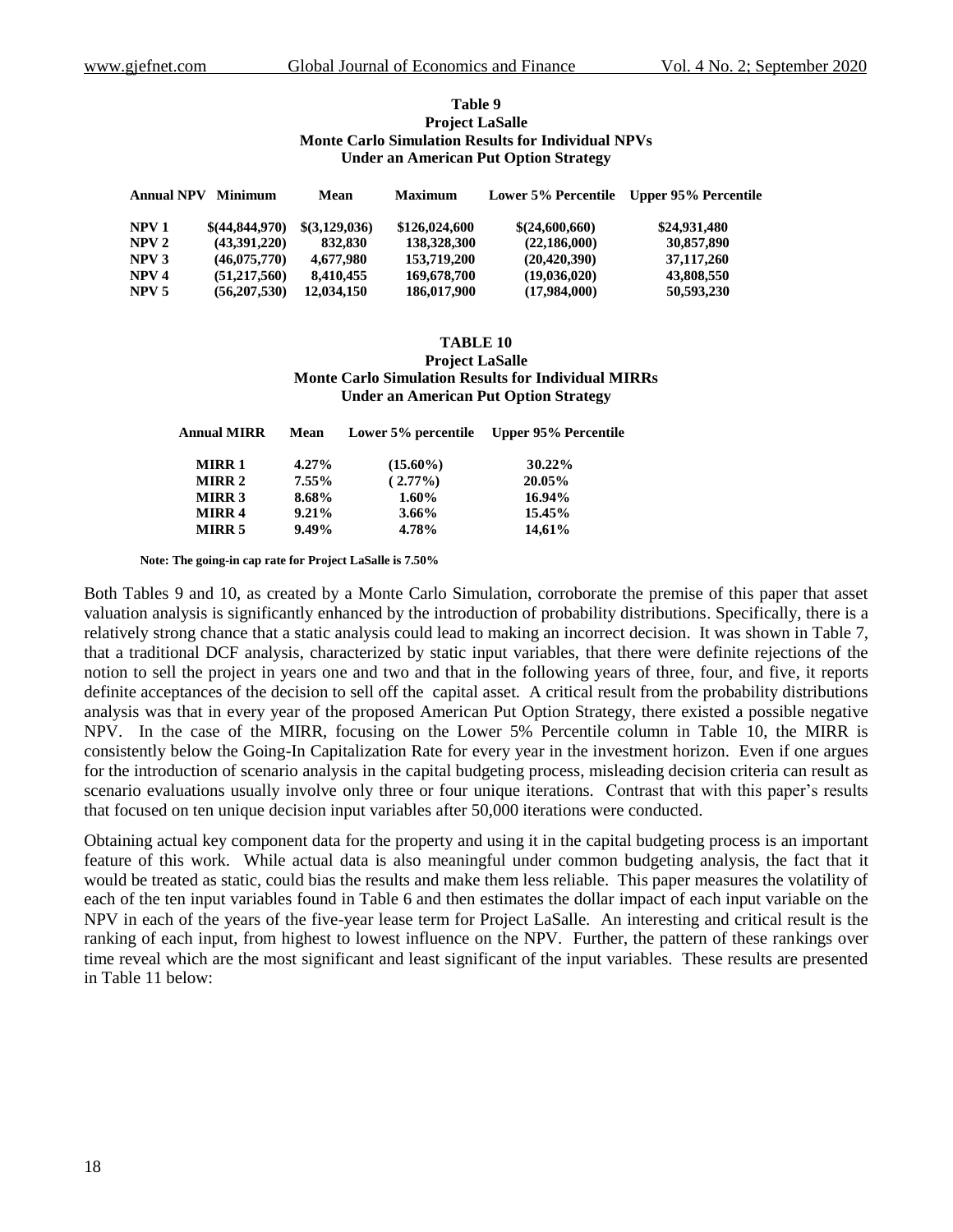#### **Table 11 Project LaSalle Mean Net Range Impact of Inputs on NPV Outputs Inputs Ranked by Their Effect on NPV Outputs Under an American Put Option Strategy**

| Inputs<br>Impacting the  | NPV <sub>1</sub><br>Mean<br><b>Net</b> | NPV <sub>1</sub><br>Rank<br>of | NPV <sub>2</sub><br>Mean<br><b>Net</b> | NPV <sub>2</sub><br>Rank<br>of | NPV <sub>3</sub><br>Mean<br><b>Net</b> | NPV <sub>3</sub><br>Rank<br>of | NPV <sub>4</sub><br>Mean<br>Net | NPV4<br>Rank<br>of | NPV <sub>5</sub><br>Mean<br><b>Net</b> | NPV 5<br>Rank<br>of |
|--------------------------|----------------------------------------|--------------------------------|----------------------------------------|--------------------------------|----------------------------------------|--------------------------------|---------------------------------|--------------------|----------------------------------------|---------------------|
| <b>NPV</b>               | Range                                  | Inputs                         | Range                                  | Inputs                         | Range                                  | Inputs                         | Range                           | Inputs             | Range                                  | Inputs              |
| Cap Rate                 | \$51,934,734                           |                                | \$53,982,379                           |                                | \$56,097,148                           |                                | \$58,273,806                    |                    | \$60,507,421                           |                     |
| <b>Asking Price</b>      | 5.998.652                              | 4                              | 12.398.173                             | 2                              | 18.824.395                             | 2                              | 25.271.341                      | 2                  | 31.733.445                             | $\overline{c}$      |
| <b>Operating Expense</b> | 3.761.624                              |                                | 6.990.890                              | 5.                             | 10.234.111                             | 3                              | 13.488.245                      | 3                  | 16.750.458                             | 3                   |
| <b>Credit Loss</b>       | 8.245.128                              |                                | 8.618.145                              | 3                              | 8.985.113                              | 4                              | 9.346.168                       | 5                  | 9.701.444                              | 5                   |
| <b>Expense Stop</b>      | 2.780.937                              |                                | 5.773.281                              | 6                              | 8.778.847                              | 5                              | 11.794.855                      | 4                  | 14.818.715                             | $\overline{4}$      |
| <b>Vacancy Loss</b>      | 7.551.823                              | 3                              | 7.845.420                              | 4                              | 8.130.565                              | 6                              | 8.407.532                       | 6                  | 8.676.590                              | 7                   |
| Maintenance              | 2.022.349                              | 8                              | 3.912.372                              | 7                              | 5.829.915                              | 7                              | 7.754.845                       | 7                  | 9.685.482                              | 6                   |
| <b>Selling Costs</b>     | 3.436.987                              | 6                              | 3.347.168                              | 8                              | 3.261.305                              | 8                              | 3.179.266                       | 8                  | 3.100.924                              | 9                   |
| Insurance                | 1.341.439                              | 9                              | 2.105.150                              | 9                              | 3.118.002                              | 9                              | 4.134.322                       | 9                  | 5.153.181                              | 8                   |
| Property Tax             | 832.492                                | 10                             | 1.107.440                              | 10                             | 1.442.742                              | 10                             | 1.774.202                       | 10                 | 2.101.823                              | 10                  |

The sensitivity analysis presented in Table 11 needs further clarification. These results are taken from what is referred to as tornado diagrams or charts. Their purpose is to compare the relative importance or impact of specific items on an output such as the net present value. In essence, the input variables are modeled as uncertain values. This paper tested for the sensitivity associated with each input variable. While Table 11 allows us to visualize the net impact of ten different variables, the mean net range incorporates both the low and high impact into one number. Refer to the year three tornado chart (Figure 1) under the American Put Option Strategy. There are three major points to understand: (1) the longer the bar the stronger the sensitivity of the NPV to the factor, (2) there is a top-down priority given to the factor with the largest impact, and (3) the ends of the bar reflect the low and high value of the input factor. It is this last fact that is not apparent in Table 11 above. In year three of the strategy, the capitalization rate has the greatest impact with a low end of -\$18,439,162 and a high end of \$37,657,986. The mean net range reported in Table 11 is calculated as the [high end value – low end value] [37,657,986 – (18,439,162) which results in the amount of \$56,097,148. The second highest impact variable was the asking price rent which had a low end value of -\$4,719,012 and a high end value of \$14,105,383 resulting in a mean net range of 18,824,395. One of the contributions of this paper is that these results allow management to realize the extent to which the annual NPV is impacted by the uncertainties of specific input variables.

A trend emerges from the data in Table 11, where the capitalization rate and asking price on the lease were consistently ranked one and two from years two through five of the Put Strategy. The dollar figures further suggest that the annual NPVs were extremely sensitive to changes in these two factors. The going-in cap rate had the highest impact on the NPV in each year from time period two through time period five. The net dollar impact ranged from \$51.9 million in year one to \$60.5 million in year five. Contrast this with the least impactful parameter, property taxes, which ranged from \$ .832 million to \$2.10 million over the same period. The selling costs, insurance expense, and property taxes were ranked at the bottom in four of the five years. The credit loss, expense stop, vacancy loss, and maintenance were mixed in their impact as they changed places among the four, five, six, and seven slots. The trend and impact of the expense stop is one of a consistent increase from being ranked seventh in year one, sixth in year two, fifth in year five, and fourth in years four and five. This trend increased the future cash flows of the project. In year one of the strategy, where a high probability of a negative NPV exists, credit loss and vacancy loss were ranked two and three, respectively. These appear to be major factors in reducing the projected cash flows in year one which did not help the NPV situation. By year five, the impact of vacancy loss had slipped to seventh place while the impact of credit loss stood in fifth place.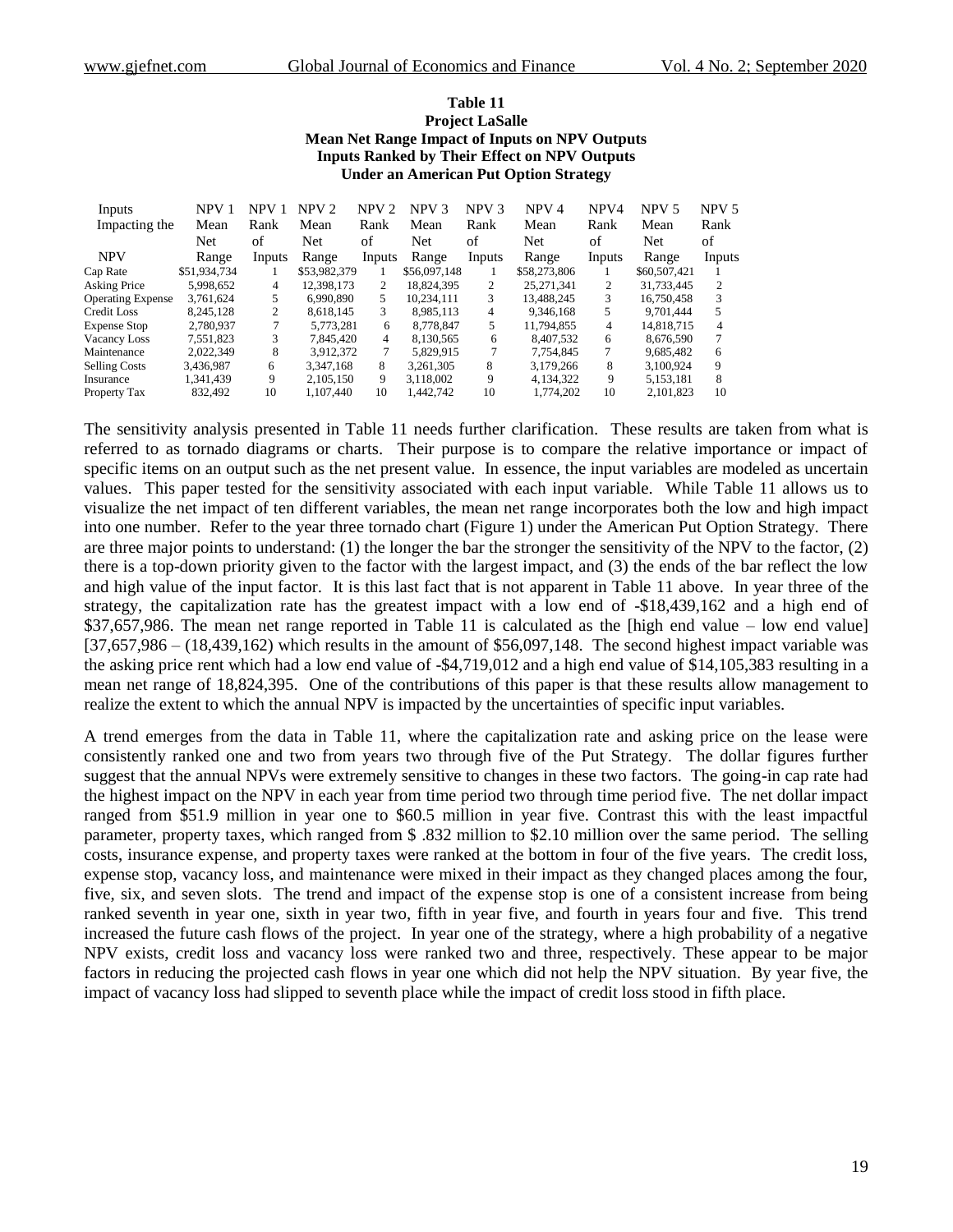#### **Figure 1 Project LaSalle Tornado Chart in Year Three Inputs Ranked by Impact on the NPV**



#### NOTE**:** Attributes of the Tornado Chart

- [1] The longer the bar, the greater the sensitivity of Project LaSalle's NPV to a specific factor
- [2] The factor or input that has the greatest impact is located at the top; i.e., Capitalization Rate
- [3] The ends of the bar indicate the low and high value of the input factor
- [4] Measuring the breadth of each bar equals the Mean Net Range in Table 11. For example, the average credit loss ranged from a low \$390,288 to a high of \$9,375,401 in Figure 1. It is reported in Table 11 as a mean net range of \$8,985,113 (\$9,375,401 – 390,288).
- [5] Tornado charts were run for each year but only Year Three is shown here for explanatory purposes.

#### **Defining the Probability Distribution of the Annual NPV**

The Monte Carlo Simulation allows the fitting of probability distributions to the Project LaSalle data. Actual historical data concerning the critical square footage components of this Chicago office building has been collected and distributions of possible future annual net present values were created. When the simulation is run, financial models are calculated repeatedly. Each iteration represents a set of new values derived from each of the inputs used in the DCF analysis and a new possible NPV is generated as an output. New possible outcomes are created from each iteration. Figure 2 reports the graph of the distribution of possible NPV outcomes in year three. For this simulation, there were 50,000 iterations conducted. The graph reflects statistics on how the NPVs are distributed across their minimum and maximum range. The probability distribution of the input decision variables is reported in Table 6 above. This identified the input distributions most critical to the NPV results. A histogram of the possible NPVs for year three of the American Put Option Strategy is presented below.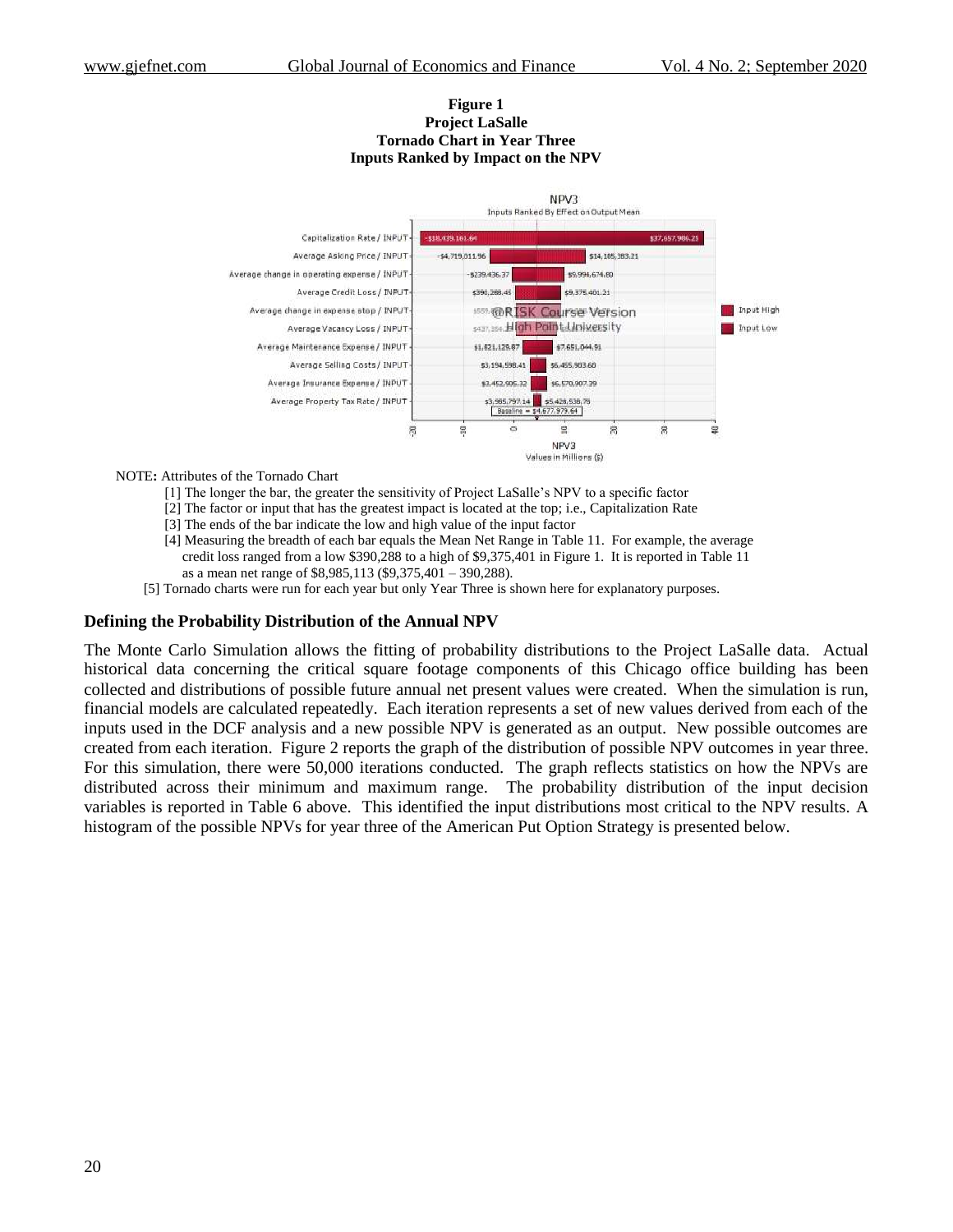

**Figure 2 Project LaSalle**

Values in Millions (\$)

NPV Profile histograms were run for each year but only Year Three is shown here for explanatory purposes.

Within Table 8, year three is the first time period, under the American Put Option Strategy, that has a positive NPV and that value was \$2,541,221. Traditional capital budgeting rules suggest projects are accepted where the NPV is greater than zero, not a negative value. The results of this study show this may be an ill-informed commitment. The histogram (Figure 2) reveals that while the mean NPV is approximately \$4,677,980 and the maximum value can be \$153,719,213, there exists the possibility of a minimum value of a negative \$46,075,771 value. There is an approximate 44% probability of that negative NPV occurring (Table 8). This paper posits that this cannot be ignored in evaluating Project LaSalle. While 90% of the distribution is scattered about the mean value, the horizontal axes (the lower  $5<sup>th</sup>$  and upper  $95<sup>th</sup>$  percentiles address the issue of volatility. The standard deviation, a measure of risk and volatility, was approximately \$17,955,348.

Contrast the Year Three graph with the histogram of possible NPVs for Year Four under an American Put Option strategy by viewing Figure 3 below.



NPV Profile histograms were run for each year but only Year Four is shown here for explanatory purposes.

Within Table 8, the NPV at the end of period four was a positive \$6,163,649 indicating that year four would be an acceptable year in which to sell off the property and earn a positive cash flow. The histogram reveals a positive mean NPV of approximately \$8,548,100. However, just as was seen in Year 3, the minimum is a negative value. In fact, the negative value of approximately \$51,217,559 is slightly higher than found in year 3.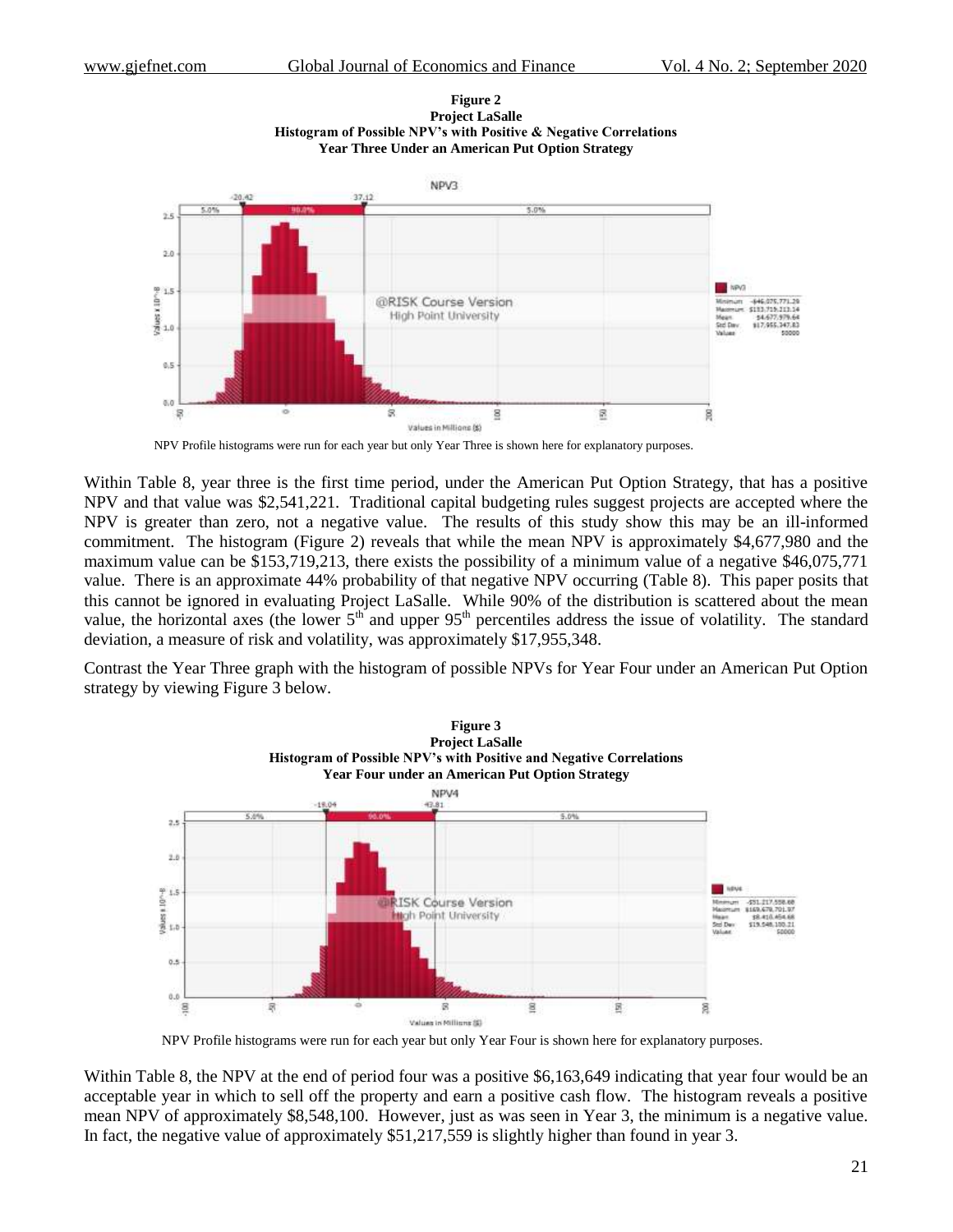The fact was that a possible negative NPV was found in each of the five years of the American Put Option Strategy. The probability of a negative NPV was 36.4%. If you compare the horizontal axes of these two years, we find that the net range for year three was 57.54% while the net range for year four was 62.85%. This supports the notion that the further out cash flows are promised, the more risk is associated with those net cash flows. This result also addresses the concern of prior work by (Lifland, 2015) that suggested the stratification of the MIRR, in order to give a weight to the riskier future cash flows, operational and terminal, upon which projects rely to arrive at a decision to accept or reject.

## **Review of Key Empirical Results**

The probabilities of the behavior of both the annual NPV and MIRR, along with their mean values, over the fiveyear life under an American Put Option Strategy is shown in Table 12 below. The striking results are that each of the annual mean NPVs while positive in four of the five years of the American Put Option Strategy, the lower 5% percentile is negative in every case. The probability that the target NPV output is negative declines from a high of 63.14% in year one to a relatively lower probability of 30.58% by the end of year 5. It should not be lost on the analysis of Project LaSalle, that despite including all five years of net cash flows into the model, there was still roughly a 31% chance that the property would not be able to be sold off where the NPV was positive. The MIRR shows an expected consistent increase in the probability that it would exceed the average cap rate of the project. In year one, there is only a 36.05% chance of this occurring. By the end of year five, there is a 74.49% probability that the MIRR would be greater than the capitalization rate. The lower 5% percentile shows, in years three through five, that while the MIRR declines below the mean capitalization rate, it never turned negative. Within the lower 5% percentile, the MIRR never exceeded the property's cap rate. The upper 95% percentile, not shown in Table 12, is more robust as the MIRR exceeds the mean rate in each of the five years of the American Put Option Strategy.

## **Table 12 Project LaSalle Probabilities of both the Annual NPV and Annual MIRR Over the Five Year Term of an American Put Option Strategy**

| Year           |            |                               | Mean NPV $5\%$ Percentile Probability NPV $< 0$ Mean MIRR |       | 5% Percentile | Probability MIRR $>$ Cap Rate |
|----------------|------------|-------------------------------|-----------------------------------------------------------|-------|---------------|-------------------------------|
|                |            | \$(44,844,970) \$(24,600,660) | 63.14%                                                    | 4.27% | $(15.60\%)$   | 36.05%                        |
| 2              | 832.830    | (22.186,000)                  | 53.17%                                                    | 7.55% | $(2.72\%)$    | 46.53%                        |
| 3              | 4.677.980  | (20.420.390)                  | 43.90%                                                    | 8.68% | 1.60%         | 57.50%                        |
| $\overline{4}$ | 8.410.455  | (19.036.020)                  | 36.40%                                                    | 9.21% | 3.66%         | 67.08%                        |
| 5              | 12,034,150 | (17,984,000)                  | 30.58%                                                    | 9.49% | 4.78%         | 74.49%                        |

## **Conclusion**

The treatment of input variables as being static in nature is common in DCF analysis. The financial literature, recognizing a weakness, suggests the use of sensitivity analysis. This process is characterized by making arbitrary changes to input parameters so as to reflect a normal, above-normal, and below-normal situation. This paper suggests a supplementary methodology as it conducts an analysis by allowing ten unique input parameters to randomly fluctuate in order to see the resulting impact on three major output items, the net present value, the modified internal rate of return, and the profitability index. This research conducted a Monte Carlo Simulation, incorporating these input-output variables. The resulting sensitivity analysis was based on 50,000 iterations creating stochastic output probability distributions. The financial literature is extended as this was done under an American Put Option Strategy where these iterations were conducted for each year in a five-year time horizon. The premise of this strategy is realistic as it offers an investor a real option. The investor has the right but not the obligation to sell off the asset at any time during its economic life. The histogram in Figure 2 and Figure 3 exemplify a more robust sensitivity analysis revealing the minimum, maximum, and mean NPV values. It also reports on volatility of values with the standard deviation of the distribution. This paper produced a Tornado Chart (Figure 1) showing the impact of each of the input variables on the NPV in each year of the project's life and ranked them as to their level of influence on the outputs (Table 11). Data Trends revealed that the capitalization rate and asking price on the lease were consistently ranked one and two from years two through five of the Put Strategy.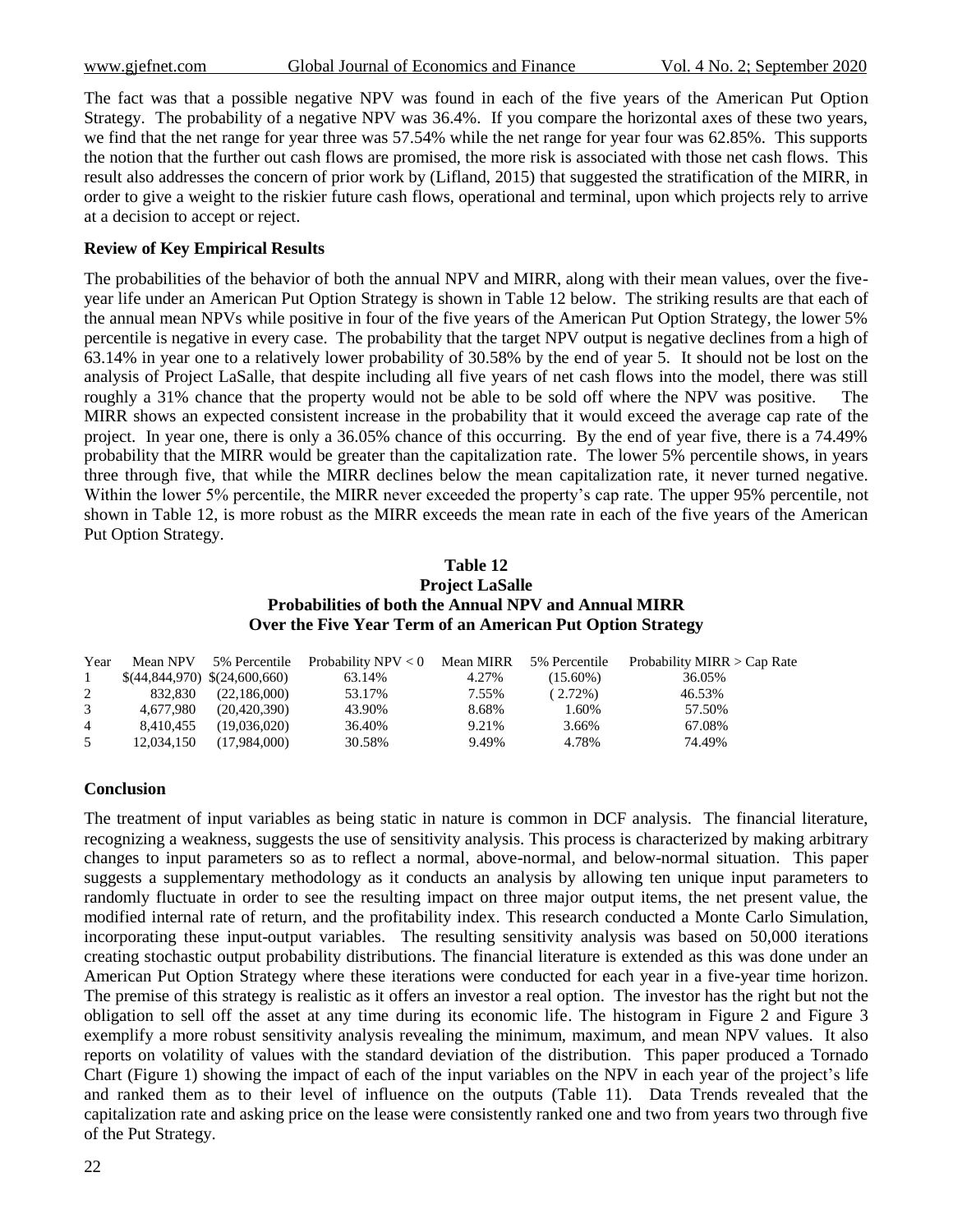The going-in cap rate had the highest impact on the NPV in each year from time period two through time period five. In year one, with its high probability of a negative NPV, credit loss and vacancy loss were ranked two and three, respectively. By year five, the impact of vacancy loss had slipped to seventh place while the impact of credit loss stood in fifth place.

The credit loss, expense stop, and maintenance were mixed in their impact as they changed places among the four, five, six, and seven slots. The selling costs, insurance expense, and property taxes were ranked at the bottom in four of the five years.

Setting itself apart from a static study, the paper's use of a stochastic model and the Monte Carlo enables an investor to determine the probability of the annual NPV being negative and whether the MIRR exceeds the project's capitalization rate. Under the American Put Option Strategy, the option to sell Project LaSalle during year one would not be exercised as the mean NPV is negative and is supported by the 63.14% probability of a negative value and a 36% chance that the MIRR would be higher than the capitalization rate. An interesting trend emerges from Table 9 and Table 12. In each year of the project's economic life, the lower 5% percentile revealed negative NPVs. In each year, the lower 5% percentile showed that the MIRR was below the capitalization rate. Further, while the mean NPV was positive for years three, four, and five, the distributions revealed probabilities of negative cash flows of 44%, 36% and 31% respectively. Contrast this with a static analysis where the mean positive NPVs over this same time period would constitute acceptable years in which to exercise the option to sell off the capital asset. The resulting probability and lower percentile distributions support this paper's premise that if a strategy is followed based on a static analysis and that adheres to strict NPV and MIRR rules, it would totally ignore the possibility of future annual net operating income cash flows being inadequate to cover the initial cost of Project LaSalle.